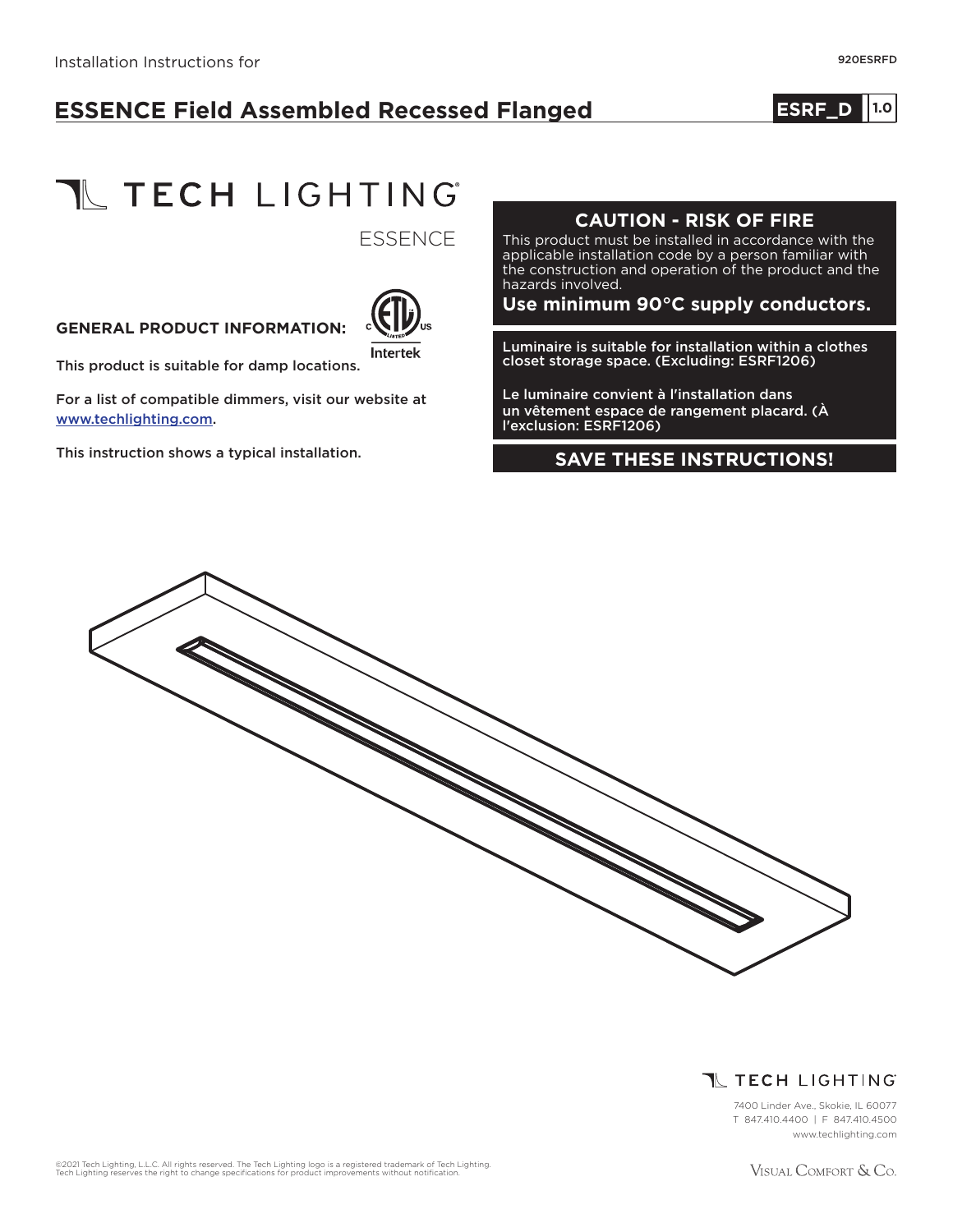## **Assemble the Housing**





**2** Insert the joiner into the extrusion on the top of the channel and secure it in place with one of the #4-40 set screws and tighten it with a 0.050" Allen wrench.

**3** Then insert the installed joiner into the next channel and tighten the other set screw.

4 Repeat until the entire channel has been assembled.

## **Install the LED Tape**



■ Prepare the mounting surface according to the 3M<sup>™</sup> Surface Preparation guidelines.

**Peel off the 3M Adhesive backing and tear off** backing along the LED tape's edge.

**NOTE: Ensure the tape is centered from end to end of the Channel.**



**5** Install the power feed end cap by using the Allen screw to secure it in place.



**6** Install the end cap without the power feed by using the Allen screw to secure it in place.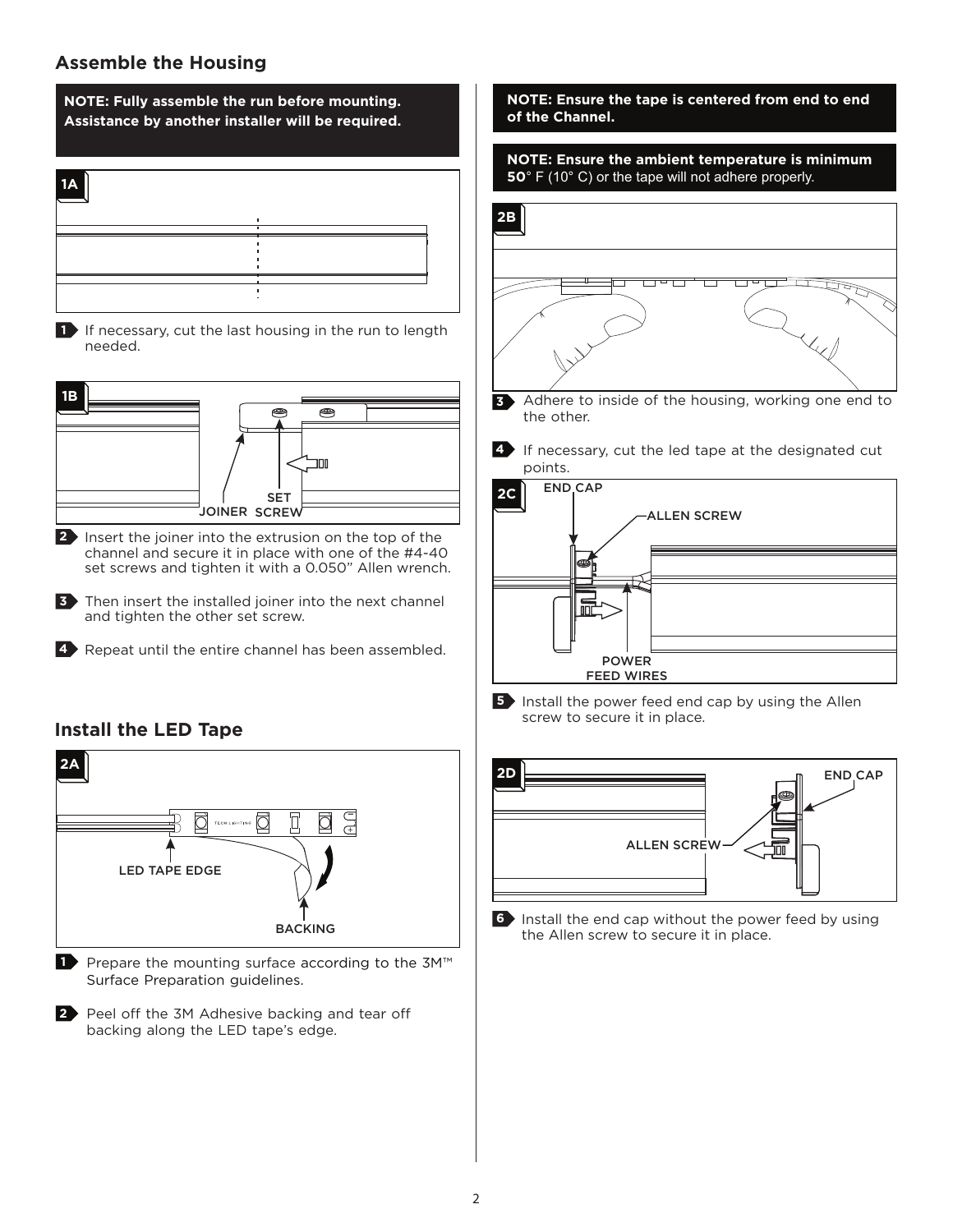### **Create the Pocket/Slot**

**NOTE: Use the listed dimensions as reference only. To ensure a perfect fit, measure the fixtures on site.**

**NOTE (For Drywall): When installing between joists (parallel with joists) allow a minimum of 1.5" (38 mm) clearance between the center of the fixture and studs. In this installation, the fixture cannot be mounted directly over a joist. When installing perpendicular to joist, the mounting clips may be adjusted so they do not interfere with the joists.**



RECESSED POCKET LENGTH:<br>FIXTURE LENGTH MINUS .12" (3 mm)

DRYWALL MOUNTING

**Reserves** 

**Reason** 

 $\mathbf{L}$  $\mathbf{I}$ RECESSED

POCKET WIDTH: 

T™

RECESSED<br>POCKET DEPTH<br>.63" (16 mm)

**MAX CEILING** 

THICKNESS:<br>1.6" (41 mm)

 $\mathbb{Z}$